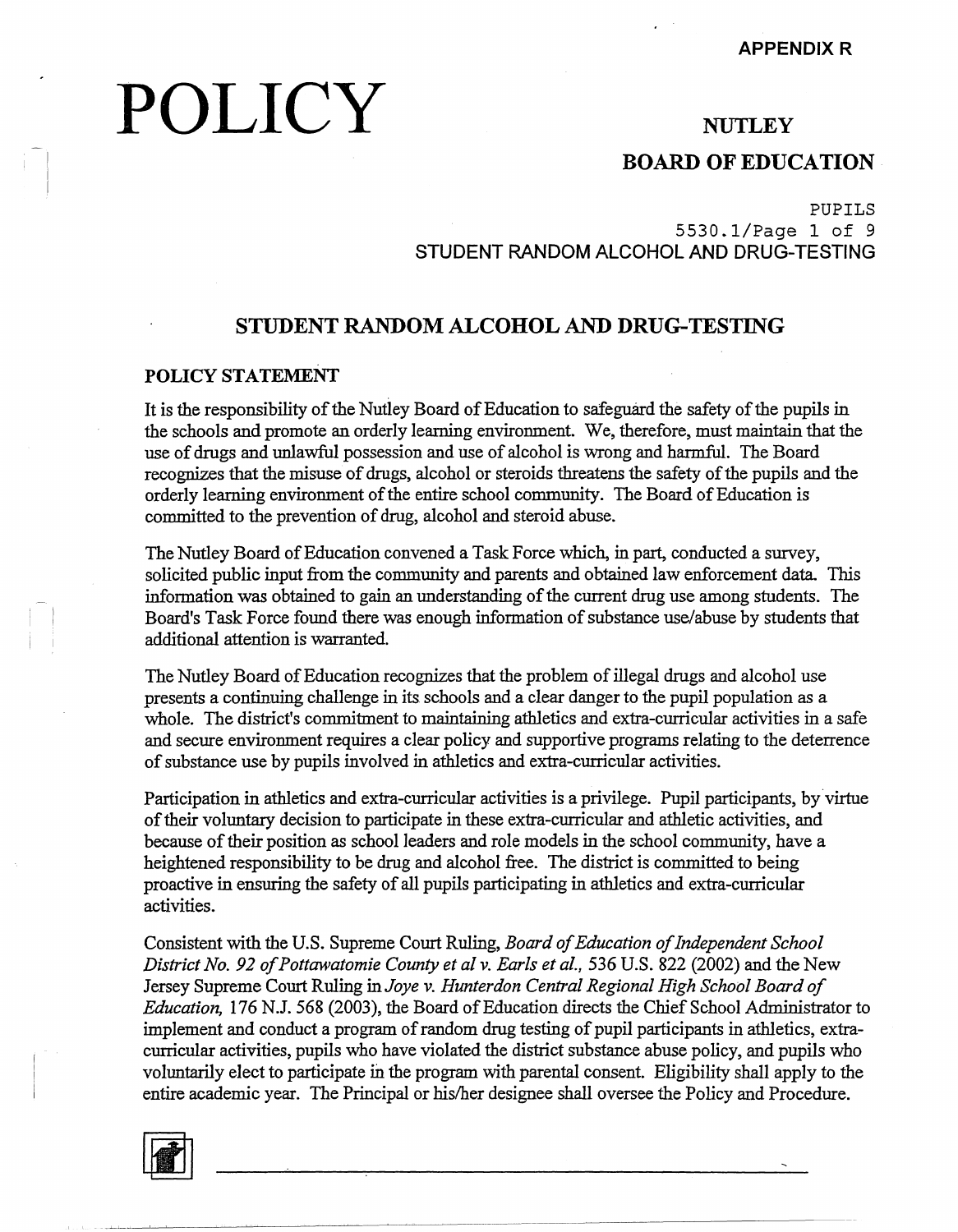## BOARD OF EDUCATION

## ·PUPILS 5530.1/Page 2 of 9 **STUDENT RANDOM ALCOHOL AND DRUG-TESTING**

Design of the program shall be consistent with the Nutley Board of Education's objectives, which are as follows:

- Promote safety;
- Deter drug use, thereby countering peer pressure which may encourage indulgence;
- Promote an orderly learning environment; and
- Encourage and invite voluntary testing.

Primary emphasis in administering this program shall be directed toward deterrence and remediation rather than punishment of pupils who test positive for alcohol, non-prescribed medications, illegal drugs or their metabolites. Sanctions and corrective action shall be designed accordingly. This policy and its implementing regulations shall be made available annually, at the beginning of the school year, to all school employees, pupils and parent(s) or legal guardian(s). This Policy is NOT intended to be disciplinary or punitive in nature. No pupil shall be expelled or suspended from school as a sole result of any verified positive test conducted by the school under the Random Drug Testing Program.

This Policy shall apply to all Nutley School District students in grades 9-12 who participate in any athletics or extra-curricular activities. This Policy shall also apply to all Nutley School District students in grades 9 to 12 who voluntarily elect to participate in the program with parental consent or who have violated the district substance abuse policy.

### **DEFINITIONS OF TERMS USED:**

Drugs - All controlled substances designated and prohibited as stated in the Nutley School District's Substance Abuse Policy and N.J.S.A. 23:21-2, N.J.S.A. 2A:170-25.9, N.J.S.A. 2C:35.2. For the purpose of this policy, a drug includes, but is not limited to, alcohol, amphetamines, barbiturates, benzodiazepines, cocaine, marijuana, MDMA (a/k/a Ecstasy), methadone, methamphetamine, opiates, oxycodone, PCP, anabolic steroids, tricyclic anti-depressants or any other substance which is defined as a controlled substance by New Jersey law or their metabolites.

Alcoholic Beverages - Includes beer, wine, distilled liquors and any other liquid containing alcohol.

Medications - All medications, including over the counter drugs, must be properly registered with the school nurse. N.J.S.A. 18A:40-12.4.

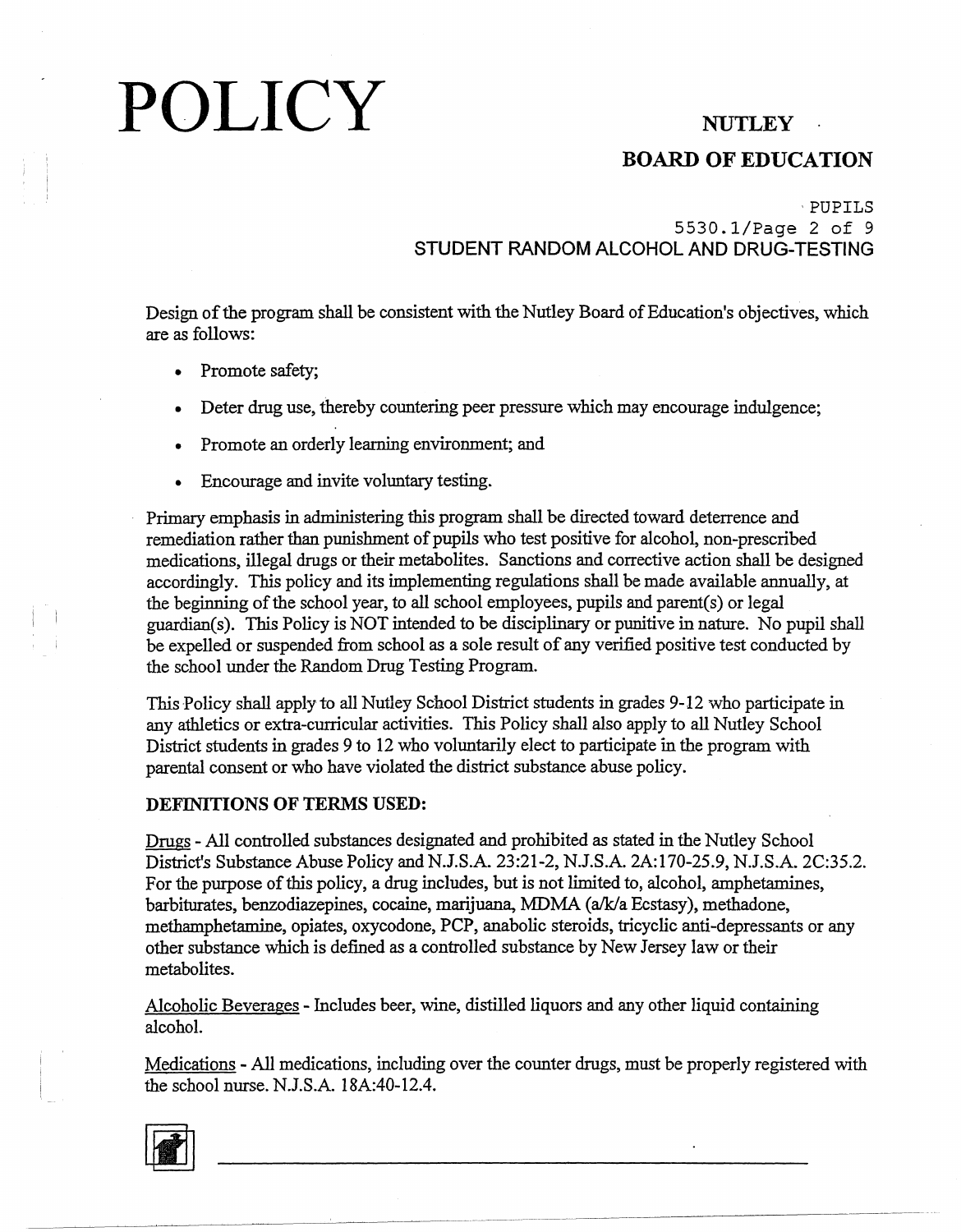## **BOARD OF EDUCATION**

## PUPILS 5530.1/Page 3 of 9 **STUDENT RANDOM ALCOHOL AND DRUG-TESTING**

Extra-curriculax activity - Any activity sponsored or approved by the Nutley Board of Education but not required for graduation.

Non-Negative -A drug screen that indicates the presence of metabolites and needs to be sent to the laboratory for confirmatory testing.

Confirmed Positive - A positive result from confirmatory testing at the laboratory.

## **STUDENT RANDOM ALCOHOL AND DRUG TESTING REGULATIONS**

## **TESTJNG COORDJNATOR**

• The High School Principal or the designees will coordinate and supervise the Random Drug and Alcohol Testing Program for students.

## **ELIGIBILITY FOR TESTING - NUTLEY HIGH SCHOOL**

- All students in Nutley High School who participate in any athletics, extra-curricular activities, or school clubs, have violated the district substance abuse policy and students who elect to participate in the Random Drug and Alcohol Testing Program (Program) with parental consent will be eligible for the random drug testing pool (Testing Pool).
- For the High School, the Consent to Test Form must be completed and submitted to the appropriate coach, advisor, or testing coordinator for volunteers of the program.
- Student athletes at the high school must submit Consent to Test Forms on or before the first day they participate in practice. Failure to do so will result in ineligibility for athletic participation until the form is submitted. The Director of Athletics will oversee the collection of Consent to Test Forms by coaches.
- Students involved in extra-curricular activities or school clubs must submit the Consent to Test Form no later than their attendance at a second meeting of the club or activity. Failure to do so will result in ineligibility for participating in the club or activity.
- Students who have violated the District Substance Abuse Policy will be required to submit a Consent to Test Form prior to their return to school following suspension. Failure to do so will result in the student being deemed in violation of the District Substance Abuse Policy.
- Students who volunteer to participate in the Program shall be allowed to enter the Testing Pool at any time once they submit a Consent to Test Form.

-~~---~~ -----~---~---- ~--------------

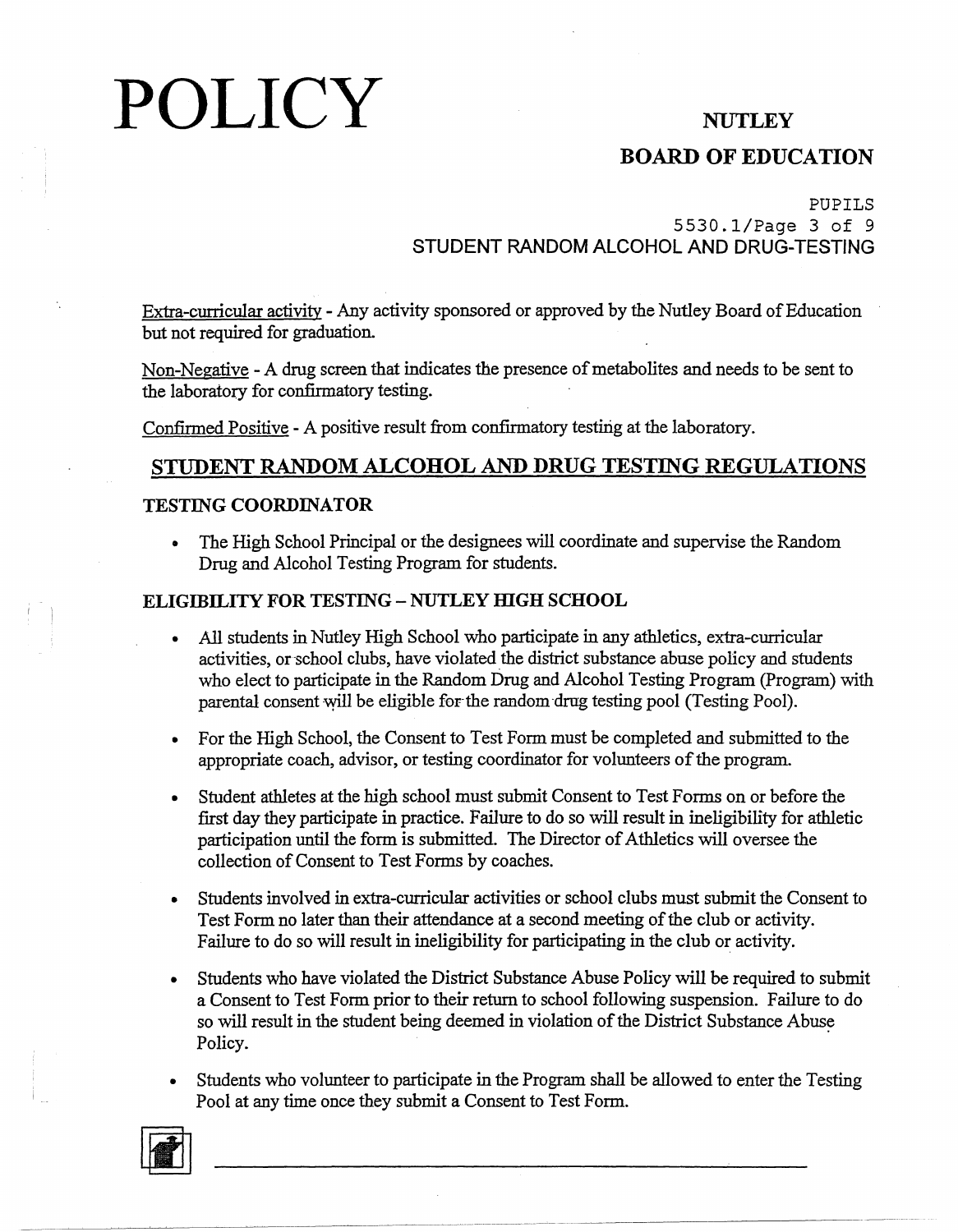## **BOARD OF EDUCATION**

## PUPILS

## 5530.1/Page 4 of 9 **STUDENT RANDOM ALCOHOL AND DRUG-TESTING**

- Students remain eligible for random drug testing from the date the Consent to Test Form is turned in through an entire calendar year, whether or not they have been previously tested or are currently participating in athletics or extra-curricular activities at the time they might be randomly selected for a drug test. In the event that a student eligible for random alcohol and drug testing ceases to participate or withdraws from all athletics, extra-curricular activities or school clubs, he or she has the opportunity to submit to the Principal or administrative designee an Activity Drop Form. This Activity Drop Form shall remain in effect for a minimum of one calendar year, with a built-in fifteen (15) day grace period for reconsideration. In order for a student's withdrawal to be effective and thereby remove him or her from the Testing Pool, the Activity Drop Form must be signed by both the student and a parent/guardian.
- Students who volunteer to be part of the testing pool may opt out of the program by submitting a drop form signed by the student and parent(s)/guardian(s).
- The district will test a minimum **of20%** of the total number of students in the Testing Pool annually.

### **TESTING PROCEDURES**

- A confidential testing schedule will be created by the administration prior to the initiation of the program to ensure that the testing of eligible students is conducted in a manner that is random.
- Testing will only occur on student contact days during the academic year.
- Selection of eligible students for testing will be conducted in a purely and entirely random basis, which will be carried out as follows:

-----------~----~-------------~

- o The students eligible for testing will be assigned random identification numbers in order to maintain confidentiality and to ensure the integrity of the randomness of the testing program.
- o Periodically, the testing coordinator will arrange for the random selection of ID tags assigned to members of the Testing Pool.
- o The testing coordinator or designee will notify the individuals selected for testing (participants) and escort the participants to a secure testing site in the Nurse's Office or other bathroom facility in the building.

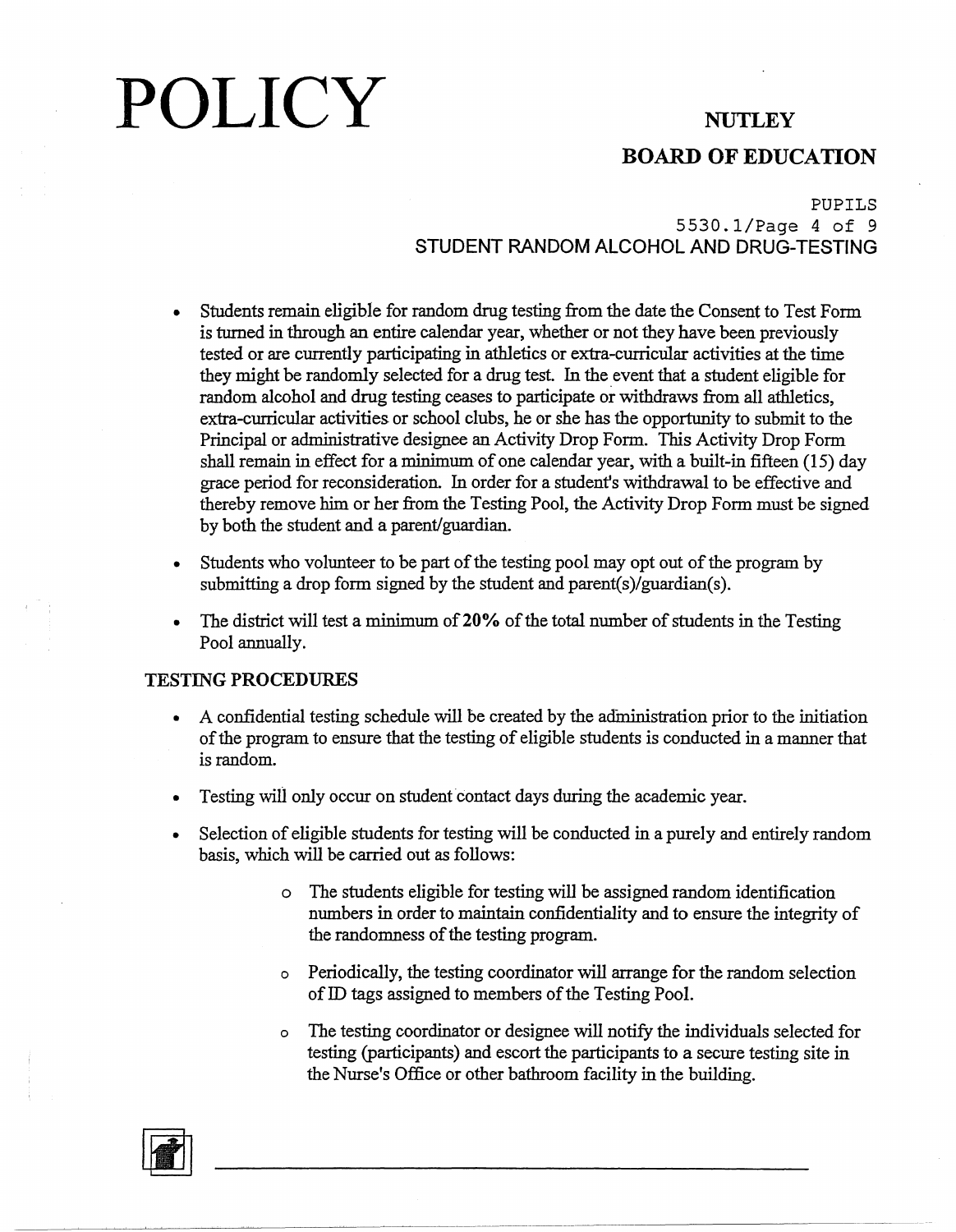## **BOARD OF EDUCATION**

### PUPILS

## 5530.1/Page 5 of 9 **STUDENT RANDOM ALCOHOL AND DRUG-TESTING**

- The Testing Site will have a secured bathroom that will maximize the privacy of the participant and ensure the integrity of the sample collection process. Water sources shall be turned off and toilet water will be blued to prevent adulteration of test specimens.
- o In the event of a student absence, an alternate selection will be made from the testing pool.
- o The names and/or any other personally identifiable information of the participant will remain confidential.

### **COLLECTION OF SAMPLES**

- All aspects of the Program, including the taking of specimens, will be conducted so as to safeguard any and all personal and/or privacy rights of the participant to the maximum extent possible. The Policy treats a participant's test results as a confidential health record pursuant to both federal and state regulations. 42 C.F.R., 2.1 and 2.2; N.J.A.C. 6A: 16-1.5. As such, any information obtained by the Program which would identify the participant as a drug or alcohol user may be disclosed only for those purposes and under those conditions permitted by federal regulations in accordance with 42 C.F.R. - Part II. No testing record of any participant will be used to initiate or substantiate any criminal charges against a participant or to conduct any investigation of him or her, and the district shall not share participant's individual test results with law enforcement authorities.
- Any information transmitted to an approved outside agency for testing or processing will not contain any personally identifiable information of the participant. The approved outside agency will consult with and guide the school nurse in the collection of specimens in accordance with federal Substance Abuse and Mental Health Services Administration (SAMHSA) standards.
- In administering the Program, the district will test for the presence of certain substances that may include, but are not limited to the following substances or their metabolites: alcohol, amphetamines, barbiturates, benzodiazepines, cocaine, marijuana, 1\IDMA (a/k/a Ecstasy), methadone, methamphetamines, opiates, oxycodone, PCP, anabolic steroids, tricyclic anti-depressants, and/or any other substance defined as a "controlled substance" by either New Jersey or Federal law.

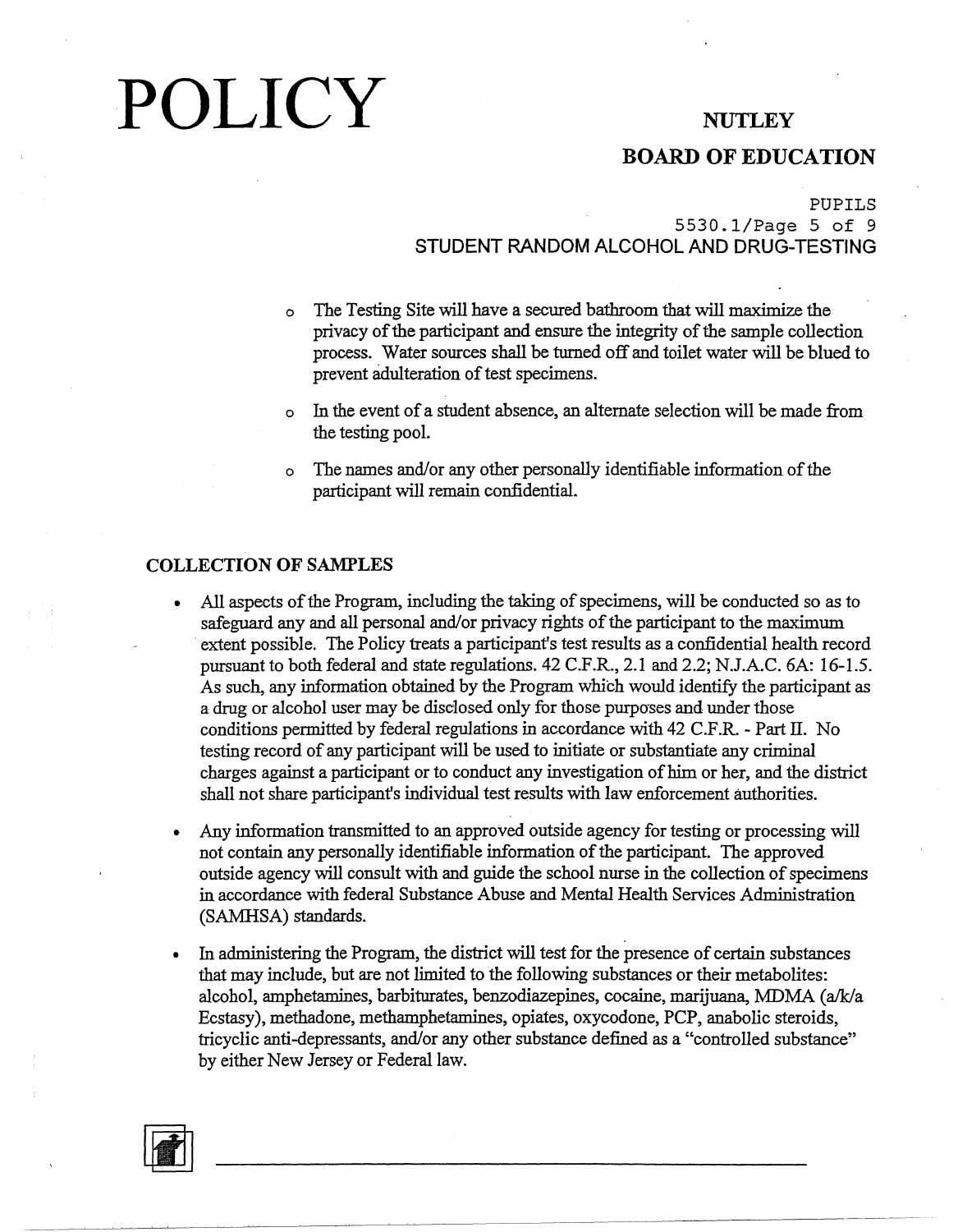## **BOARD OF EDUCATION**

## PUPILS 5530.1/Page 6 of 9 **STUDENT RANDOM ALCOHOL AND DRUG-TESTING**

- The participant shall submit a urine and/or saliva screen according to the Consent to Test Form.
- The participant shall complete a specimen control form that bears the assigned identification number. Only designated school personnel shall know the assigned number for each participant
- · The school nurse will collect specimens from the selected student and conduct an initial on-site test on the specimen. If the specimen produced is determined to be a "nonnegative", the specimen will be forwarded to a licensed laboratory for confirmatory testing. Any information transmitted to a licensed laboratory for testing or processing will not contain any personally identifiable information of the participant.
- **Any attempt by a participant to tamper with the specimen collection process will deem and constitute the specimen as positive.**
- **Refusal of a participant to provide a sample will be interpreted as a positive result.**
- All efforts will be made to minimize the instructional impact of testing and to maintain the confidentiality and privacy rights of participants. All urine testing will be conducted in a closed-door restroom without direct observation by adult monitors.

## **NOTIFICATiON OF TESTING AND TESTING RESULTS**

- A courtesy call will be made to contact the parent(s) or guardian(s) of students selected for testing prior to the testing procedure.
- The parent(s) or guardian(s) of students selected for testing will receive a phone call or message following a participant's completion of the Testing Process with information concerning the preliminary results.
- Where a participant's test is confirmed positive, the participant's parent(s) or guardian(s) will be contacted directly by a Medical Review Officer (MRO) to conduct a consultation. The consultation will address the reasons for the positive test and a decision will be made by the MRO regarding the legitimacy, validity, or accuracy of a positive test. The MRO will determine if that substance has been taken pursuant to a legal prescription.
- Results of the participant's test confirmed by the MRO will be provided to the designated personnel within twenty-four (24) hours of the MRO's consultation with the participant and his or her parent(s) or guardian(s).

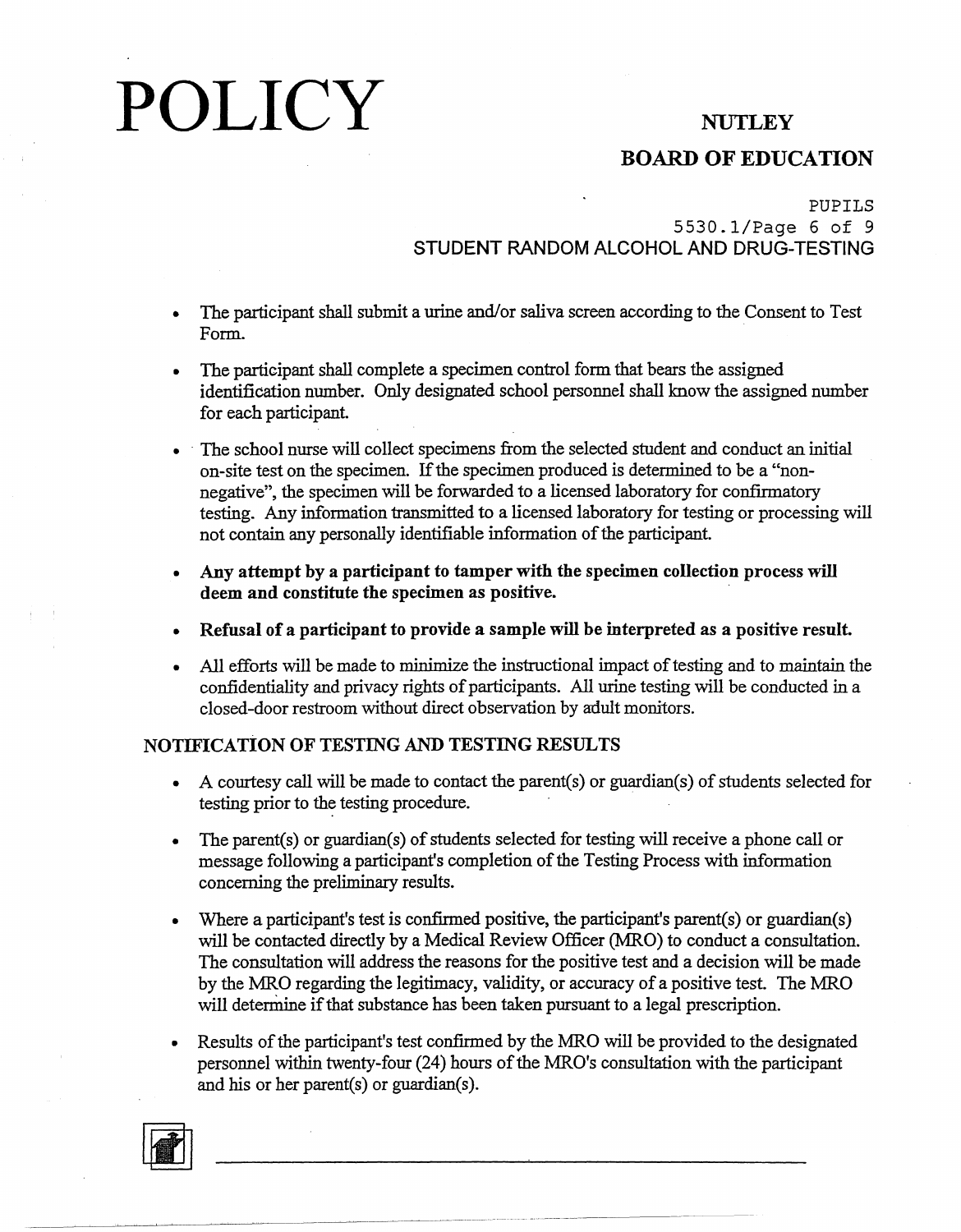## **BOARD OF EDUCATION**

## PUPILS 5530.1/Page 7 of 9 STUDENT RANDOM ALCOHOL AND DRUG-TESTING

- Participants' test results will be kept in confidential files separate and apart from his or her other educational records, and shall be disclosed only to those personnel who have a need to be informed regarding the result of the test in order to implement or oversee implementation of the Program or the consequences of violating the policy. Student drug testing information resulting from the Program will not be turned over to any law enforcement authorities except under circumstances in which the district is legally compelled to surrender or disclose such test results. N.J.A.C. 6A: 16-3.2.
- The district respects the privacy of its students and shall maintain confidentiality regarding any alcohol and drug testing for this Program. The results will only be released to parent(s) or guardian(s) of the student and the SAC (Student Assistance Counselor). All records and subsequent actions shall be kept in a file separate from the student's regular file. The district personnel will not release records of drug and alcohol tests or any resulting action to anyone other than the pupil and/or his/her parent/guardian without the written authorization from the pupil and/or his/her parent/guardian, in accordance with 42. C.F.R. - Part II.

## **CONSEQUENCES**

- Consequences will result from the following:
	- o A confirmed positive alcohol or drug test,
	- o Refusal to participate in testing when selected, and/or
	- o Tampering with the specimen collection process.
- Students will be ineligible for participation in any athletics, extra-curricular activities, or school clubs, unless they complete the Random Drug and Alcohol Testing Program: Consent to Test Form.

## **CONSEQUENCES OF A CONFIRMED POSITIVE - NUTLEY HIGH SCHOOL**

- The Principal or designee will contact the parent(s) or guardian(s) to remove the student from school and make arrangements for the mandatory medical examination pursuant to N.J.A.C. 18A:40A-12 and N.J.A.C. 6A:16-4.3.
- The Participant will be removed from any athletics, extra-curricular activities, or school clubs for a minimum period of one (I) week.

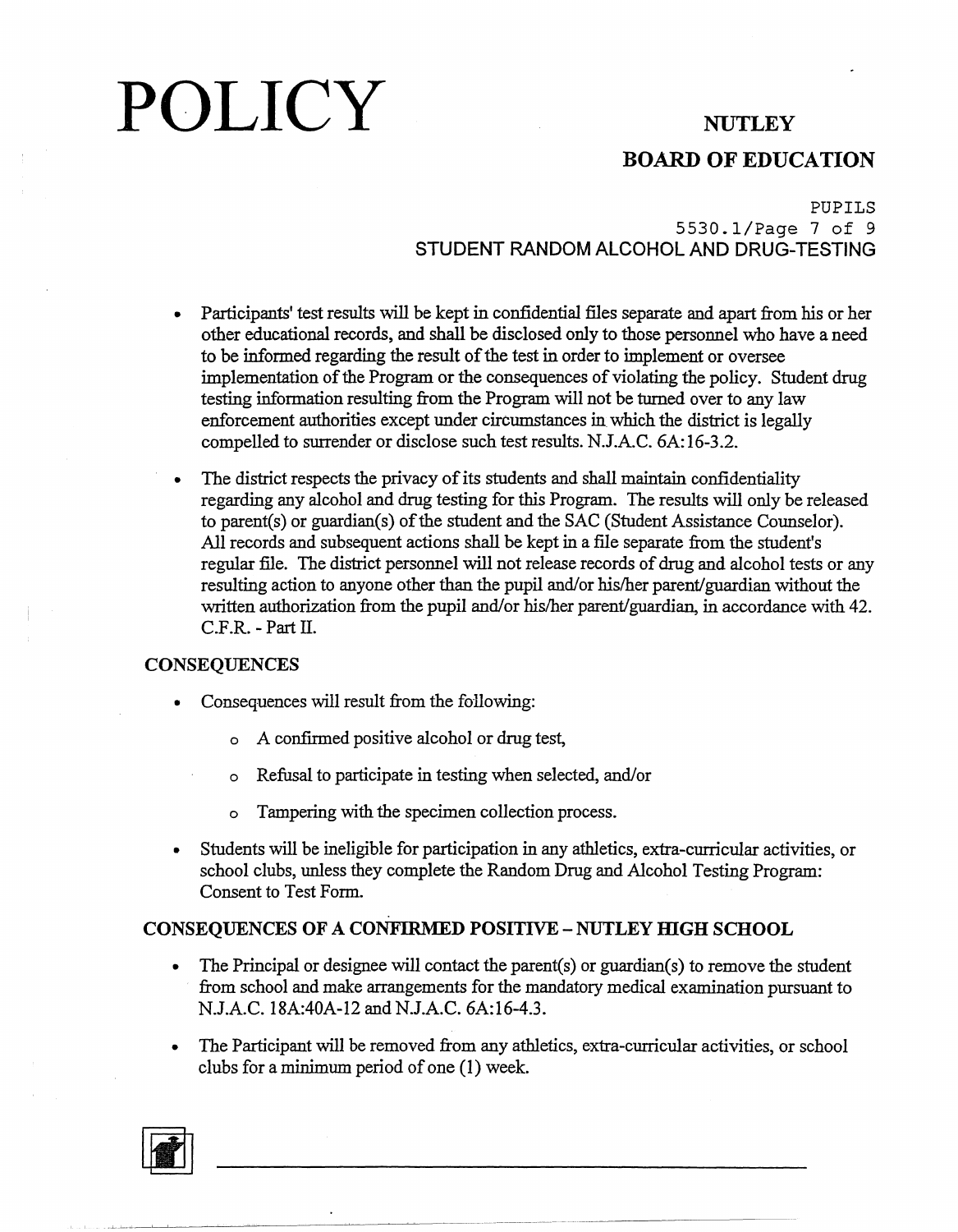## **BOARD OF EDUCATION**

## PUPILS 5530.1/Page 8 of 9 **STUDENT RANDOM ALCOHOL AND DRUG-TESTING**

- The participant shall have a minimum of six (6) visits with the Student Assistance Counselor (SAC), one of which must occur within the week immediately following the confirmed positive test.
- The participant shall attend and complete an Early Intervention Program. If one is not available in school, the participant shall attend at an agency approved by the Department of Health and Senior Services as an appropriate substance abuse treatment center. The participant must enter an approved program within one (1) week of the receipt of the confirmed positive test result. Parent(s)/guardian(s) must sign a Release of Confidential Information for the school and treatment agency to communicate about the participant's compliance.
- The parent(s)/guardian(s) are responsible for the cost of the treatment program.
- In accordance with N.J.A.C. 18A:40A-12 and N.J.A.C. 6A:16-4.3, the participant must be evaluated by a physician before returning to school and a written report must be furnished to the school district certifying that substance use no longer interferes with the student's mental or physical ability to participate in school.
- The participant must submit a negative drug test prior to returning to any athletics, extracurricular activities, or school clubs.
- If the participant submits a confirmed positive drug test a second time, the participant will forfeit the privilege of participation in any athletics, extra-curricular activities, or school clubs for a minimum of thirty (30) consecutive school days.
- A participant who submits a confirmed positive drug test a second time must participate in a substance abuse evaluation and follow any recommendations made by the evaluator. This evaluation must be performed by a substance abuse professional approved by the Department of Health and Senior Services or Department of Education as an appropriate substance abuse treatment provider. Parent(s)/guardian(s) must sign a Release of Confidential Information for the school and treatment agency to communicate about the participant's compliance.
- If the participant submits a confirmed positive drug test a third time, the participant will forfeit the privilege of participation in any athletics, extra-curricular activities, or school clubs for a minimum period of one (1) calendar year.
- A participant who submits a confirmed positive drug test a third time must participate in a substance abuse evaluation and follow any recommendations made by the evaluator. This